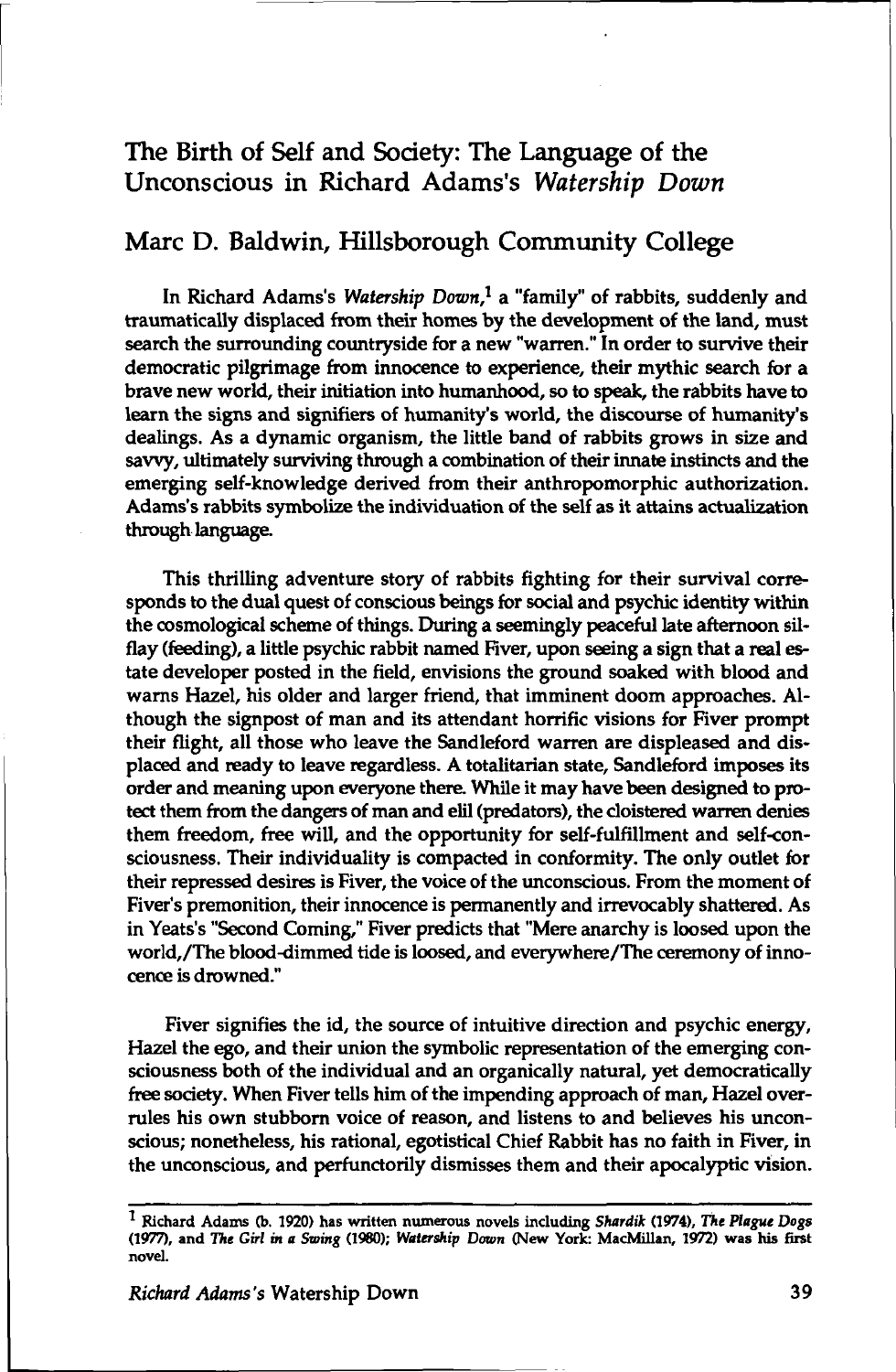They are not without support, however, for the massive and strong Bigwig completes this psychic triad as the superego, their conscience, enforcer, and externalizer of standards and attitudes.

"The Owsla's privileges didn't mean all that much to me. Lettuce-stealing isn't my idea of a jolly life," says Bigwig (23). The true Emersonian transcendentalist, Bigwig does not capitulate to badges and dead institutions, instead adhering to the principle of self-reliance, the view that "a strong rabbit could always do just as well by leaving the warren" (23). One's conscience, it would appear, must be heard and heeded. Nonetheless, while all individuals in the maturation process must recognize and learn to assimilate their conscience with their developing ego, most experience an extended period of adjustment to their superego. Hazel is not initially receptive to the emergence of his conscience in the person of Bigwig. "It crossed his mind that although Bigwig would certainly be a useful rabbit in a tight corner, he would also be a difficult one to get on with. He certainly would not want to do what he was told—or even asked—by an outskirter," thinks Hazel (23).

Three rabbits in one, the psychic trinity—along with some assorted friendsas-philosophies—leaves the womblike warren to be born into the unknown darkness on its quest for unity and completion, both individually and as a society. In this act of self-creation, the rabbits structure themselves and their strategy of action through language, through Bakhtin's "dialogic." Concerning the polemical theory of language and consciousness, Bakhtin wrote that dialogue "is not a means for revealing, for bringing to the surface the already extant character of a person; rather, in dialogue individuals not only show themselves outwardly, they become for the first time that which they are, not only for others but for themselves as well. To be means to communicate dialogically."<sup>2</sup> The instinctive voice of desire, the unconscious Fiver, urges: "We ought to go at once," and Hazel, the leader, the emerging ego defining himself, agrees: "Yes, the time's come now, all right" (30). Adams informs us that his rabbits are like "primitive people" who "before [they] can act together, a kind of telepathic feeling has to flow through them and ripen to the point when they all know that they are ready to begin" (25). They have expressed themselves through their dialogic and now, as in the Emersonian sense the "currents of the universal being" pass through them, they organize their flight and leave the warren. In fact, Adams credits their behavior to "the current that flows (among creatures who think of themselves primarily as part of a group and only secondarily, if at all, as individuals) to fuse them together and impel them into action without conscious thought or will" (26). This language of their instincts creates them, for they do not exist independently outside the linguistic, social operations of their emergent dialogue. Their every exchange is constitutively intersubjective and dependent upon the aspirations of the others. Hazel thinks of himself as "the one—as a Chief Rabbit ought to be—through whom a strong feeling, latent throughout the warren, had come to the surface" (194). They are a "we," not an "I." A "we" motivated, impelled, indeed, defined by the inevitable urgency of their psychic birth.

**<sup>2</sup> Bakhtin, Mikhail,** *Problems of Dosioevsh/'s Poetics,* **trans. R.W. Rotsel (Ann Arbor, MI: Ardis, 1973) 47.**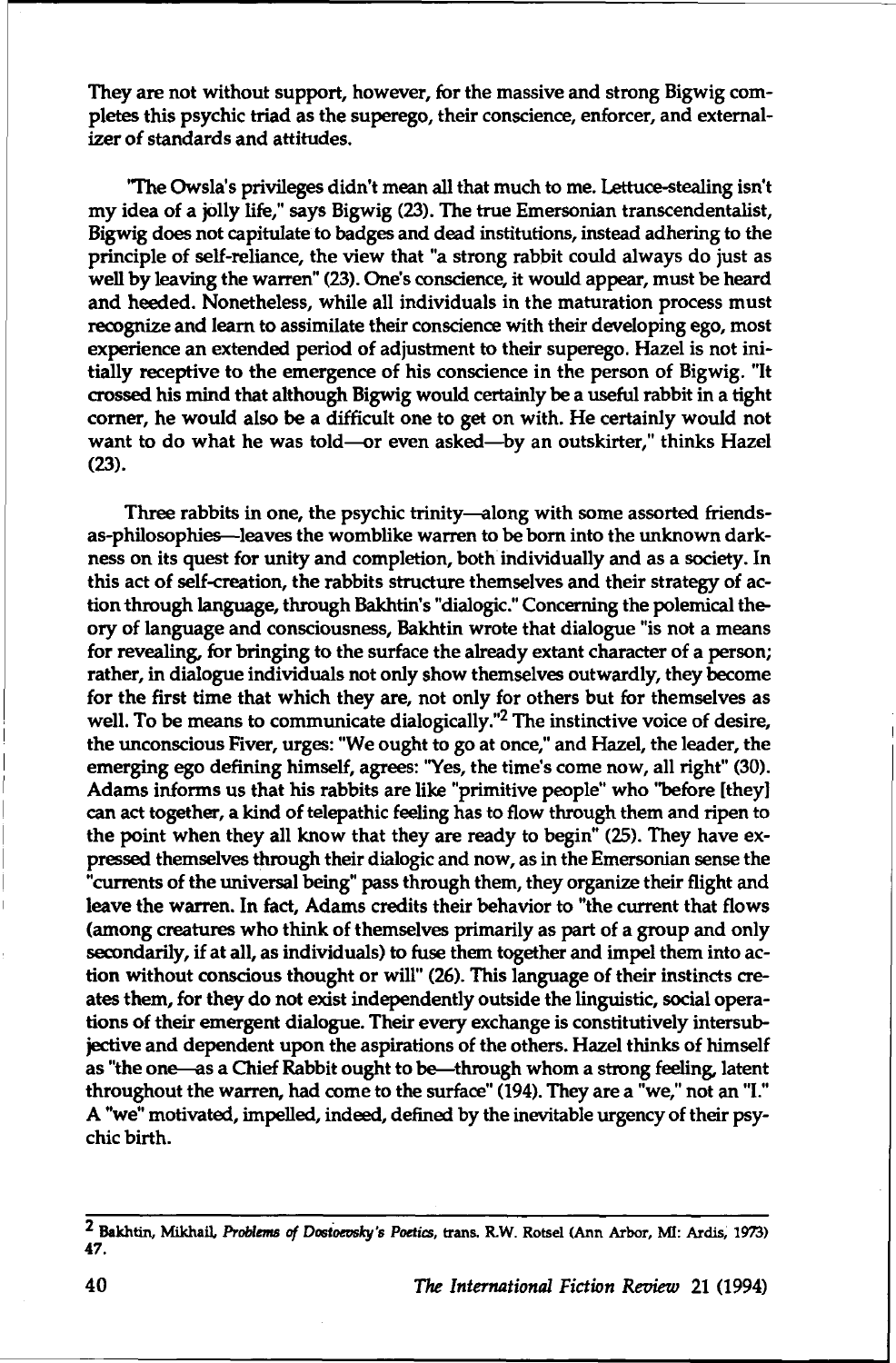That psychic birth catalyzes in the moment of recognition that the powers of reason, as embodied by the Chief Rabbit, have proven inadequate to satisfy their dual sense of reality and self. As Morse Peckham notes in "Toward a Theory of Romanticism": 'The truth can only be apprehended intuitively, imaginatively, spontaneously, with the whole personality, from the deep sources of the fountains that are within."<sup>3</sup> The wellspring of that truth, the vehicle for their transportation toward it, and their epistemological orientation all find their adaptation in a philosophic transcendentalism with its organic roots in Romanticism. Having begun their night journey, the rabbits represent the cosmological shift from the Augustan/Newtonian configuration of world-as-machine to the Romantic/Darwinian configuration of world-as-organism. The drive toward self-creation becomes their will-to-power and generates their escape from inside the Sandleford warren, where law and reason reign, to outside, where the creative imagination will be their primary tool of survival. Their departure is, in fact, inevitable, for, as Michel Foucault has shown, the will to power is indelibly superimposed upon the will to knowledge. Posits Foucault, "if it is true that at the heart of power relations and as a permanent condition of their existence there is an insubordination and a certain essential obstinancy on the part of the principles of freedom, then there is no relationship of power without the means of escape or possible flight. Every power relationship implies, at least in potential, a strategy of struggle." $\frac{4}{3}$ That struggle achieves a physical actualization at the moment of psychic birth when Bigwig attacks Holly. A clash of superegos, each represents his own group's conscience, each in charge of rewards and punishments, but Holly as the deterministic watchdog over the repressed unconscious and Bigwig as the emancipating force of free will to power.

Now, thrust into the unknown, they travel in the Imaginary state, through a landscape of objects and sounds for which they have no names, "doing everything that came unnaturally to them" (33). This forced adaptation actually parallels the same impersonal and invariable force of nature that dictates life's terms to all living organisms. As rabbits, their actions may be unnatural, but as emblems of an emerging consciousness and a developing society, their withdrawal and search, their journey from certainty to doubt, their necessary quicksilver shifts from evasiveness to inquisitiveness, the condensation of their time and the displacement of their space, mirror the process toward self-actualization that any individual psyche or group of human beings experience in questing for a harmonic gestalt.

After their birth into the unknown world of humankind, this psychic group of rabbits survives—just as every individual personality thrives or perishes—on the strength of their gestalt, on how cohesive their individual parts become. Their process of becoming is, as Gestalt theory teaches, phenomenological in that what they "see" is what appears to the seer rather than what may actually be there. For example, when they arrive at the river (that universal symbol of the unconscious), Adams tells us that "to the rabbits it seemed immense," though in reality it was only twelve to fifteen feet wide (39). Fiver desires and demands that they cross it. Bigwig, as the guiding conscience, scouts out the other side. But Hazel cannot make

**<sup>3</sup> Morse Peckham, Toward a Theory of Romanticism,"** *PMLA* **66 (1951): 240.** 

**Michel Foucault, The Subject and Power," in his** *Beyond Structuralism and Hermeneutics,* **ed., RL.Dreyfus and P. Rabinow (Brighton: Harvester Press, 1982) 225.**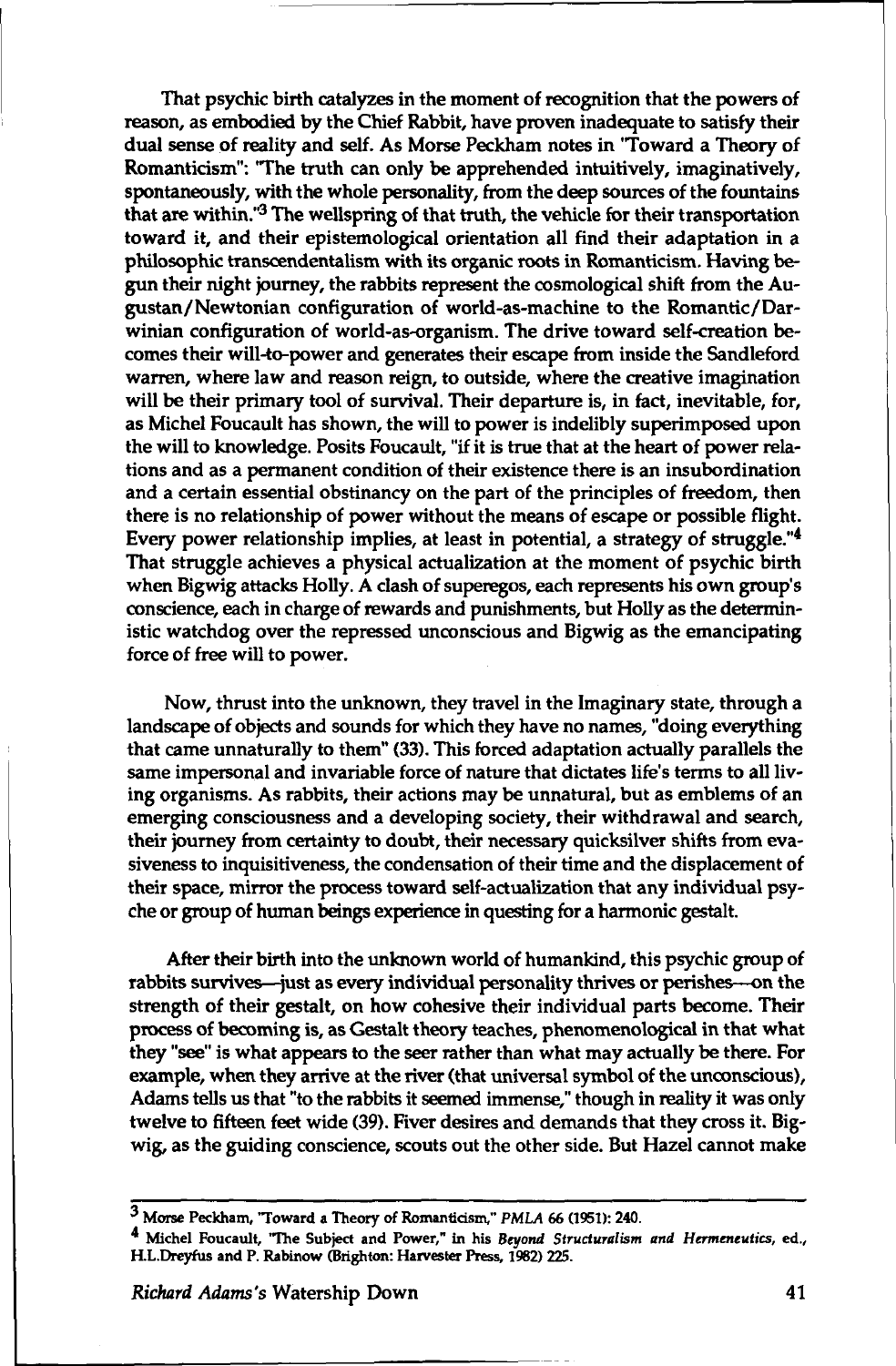sense of what they have to do, for neither Fiver nor Pipkin can swim. At this point, when the psyche is lost and groping for direction, philosophy comes to its aid in the person of Blackberry. He sees, lying on the bank of the river, "a piece of flat wood." Empirically, he perceives the wood to be an object, something physical. Phenomenologically, he sees it not simply as an object by itself but in terms of what it could become. Rationally and pragmatically, he reasons what use it could be put to. Through his philosophic powers, Blackberry conceives a plan for the wood in terms of its possibilities, even though "Hazel had no idea what he meant" (45). Thus, we have the tripartite division of personality at a loss without the final piece necessary to actualize the will to knowledge, to philosophy. Only through knowledge can the intelligent organism orient itself in time and space. For, as Morse Peckham notes, 'The disparity between the orientation and the experience lies in the fact of our ignorance—a notion easily demonstrated—not in the fact that we are faced with a corrupt world. Man is naturally part of that order; the moral task is to restore his originally perfect adaptation by exploiting his civilization and knowledge. Since the natural order grants perfect adaptation, what has been lost through ignorance can be regained through knowledge.<sup>15</sup>

In the rabbits' case, as in man's case, life's journey becomes self-fulfilling. Throughout the entire novel, the rabbits as emerging psyche and society grow at once, paradoxically, more self-reliant and interrelated. They leam to identify the signs of man and to beware his hrududil (cars and trucks). They learn to trust their intuition—as Fiver's visions prove correct time and again. They learn to moderate the careless urges of their egos, as Hazel's stunt to single-handedly free the hutch rabbits teaches him not to be, as Fiver calls him, a "show-off' (212). They learn to trust and abide by their superego, as Bigwig's courage, integrity, and strength consistently emerge triumphant.

Perhaps the ultimate bridge to meaning between this rabbit tale and humanity's present position on earth rests in its symbolism. In Egyptian mythology, The Great Hare was considered the animal artificer of the world. In the Egyptian hieroglyphs, the hare is a determinative sign which defines the very concept of being. And in Chinese myth, the hare is symbolic of the Ying force in life.<sup>6</sup> On this humandominant earth, the Yang humans need the Ying animals to effect a balance or harmony. At the story's conclusion it is, after all, a female human, young Lucy, who rescues Hazel and returns him to the Down, thus completing the four-quarter structure of the novel which is so aptly represented by the sign of the compass rose on the dust jacket. That compass rose, with the four directions of NSEW intersecting at a shared center within its enclosing circle, "is symbolic of the final stage in the process of individuation... [when] all earthly desires (represented by.. . monsters and wild beasts) [such as the dog and Woundwort] have been eliminated for the sake of concentrating upon the achievement of Oneness and a vision of Paradise."<sup>7</sup>

Toward an appreciation of the role that language plays in the achievement of psychic oneness, let us recall Jacques Lacan's famous formulation that "the uncon-

**<sup>5</sup> Peckham 252.** 

**<sup>6</sup> J.F. Cirlot,** *A Dictionary of Symbolism,* **trans. Jack Sage (New York: Philosophical Library, 1971) 139. 7 Cirlot 128.**